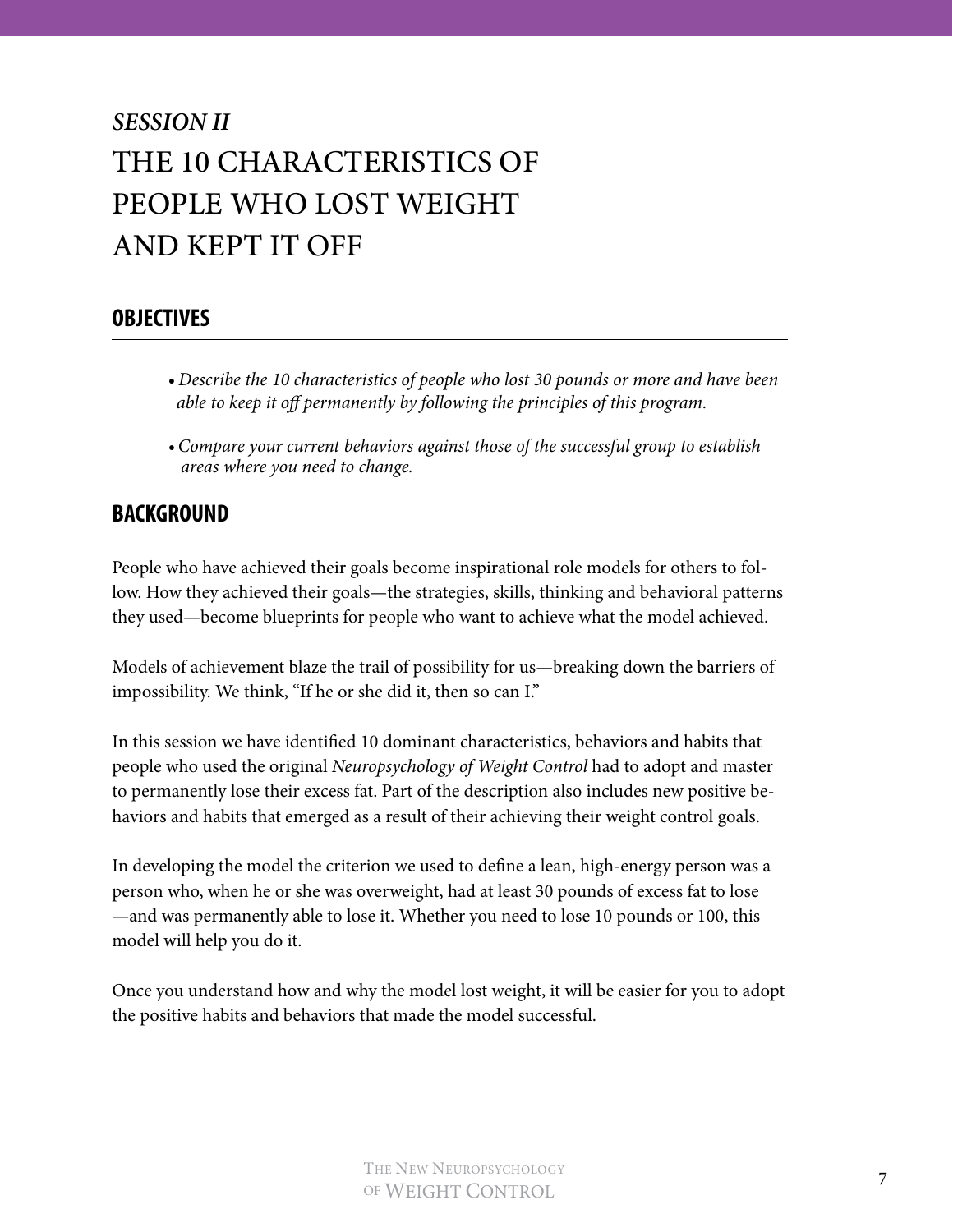#### **BACKGROUND**

1. Listen to/read audio Session 2, "The 10 Characteristics. . ." On the form below, as you listen, list the 10 characteristics.

| $\frac{1}{2}$ . The contract of the contract of the contract of the contract of the contract of the contract of the contract of the contract of the contract of the contract of the contract of the contract of the contract of t |
|-----------------------------------------------------------------------------------------------------------------------------------------------------------------------------------------------------------------------------------|
| 2. $\overline{\qquad \qquad }$                                                                                                                                                                                                    |
| $\frac{3}{2}$                                                                                                                                                                                                                     |
| $\frac{4}{2}$                                                                                                                                                                                                                     |
| $\frac{5}{2}$                                                                                                                                                                                                                     |
| $\frac{6}{2}$                                                                                                                                                                                                                     |
| 7. $\qquad \qquad$                                                                                                                                                                                                                |
| 8.                                                                                                                                                                                                                                |
|                                                                                                                                                                                                                                   |
|                                                                                                                                                                                                                                   |

2. The personal achievement form on the next page lists the 10 characteristics of people who lost weight by following the principles of this program and were able to keep it off. Each characteristic is presented in the same order as it is on the audio. Each is graded on a scale of 1-7. Read all the characteristics listed on the following worksheet first. Do not mark them at this time. Just review all the characteristics listed.

3. Listen/read again to the 10 characteristics presented in Session II. As you listen to/read the characteristics being described, contrast and compare them with your current characteristics. Use the rating table as a tool for personal measurement and insight. As you listen to each description, think in terms of "I am more like the positive description" or "I am more like the negative description." Then circle the appropriate number on the scale that corresponds to your response. Stop the audio if you require extra time at any point.